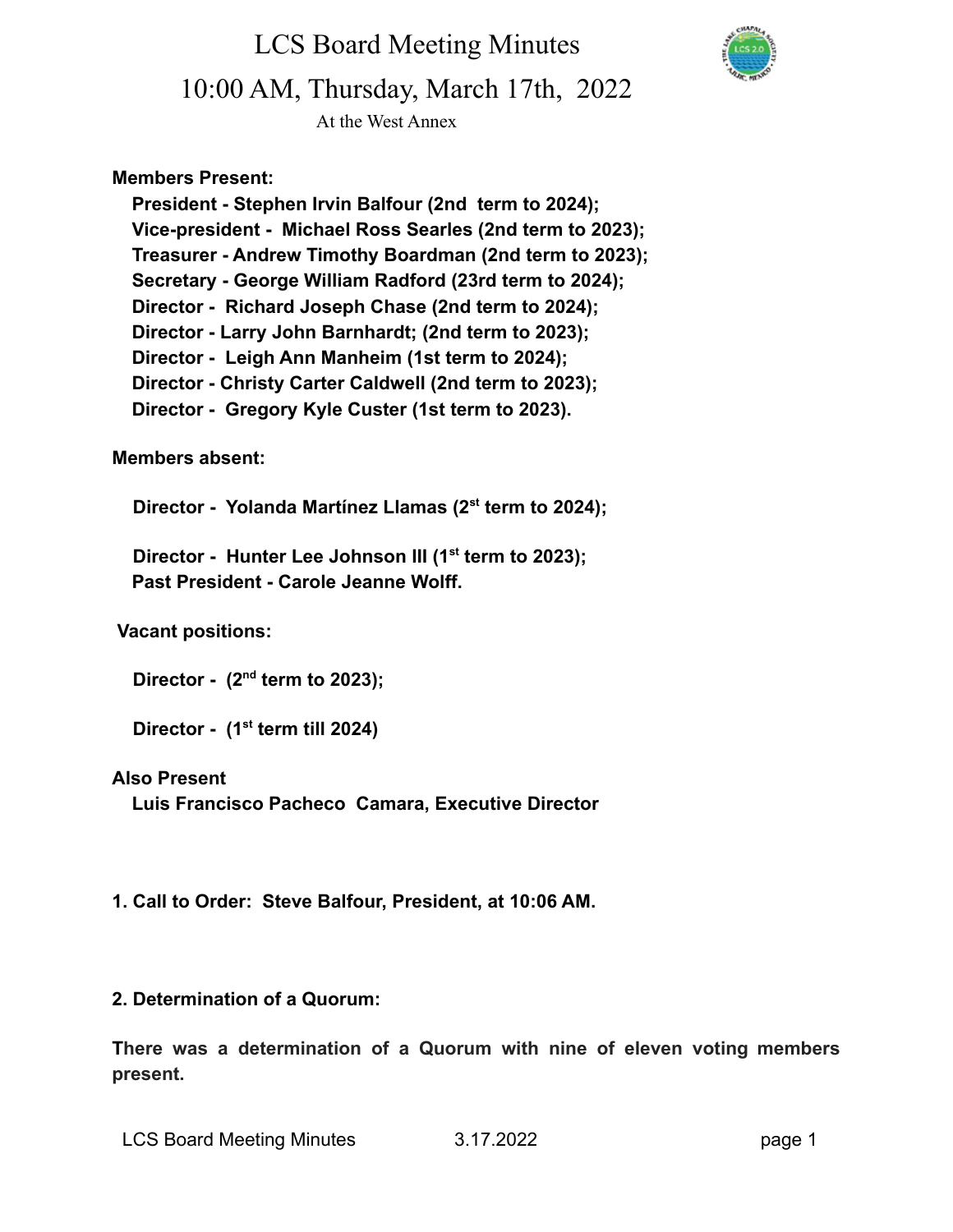LCS Board Meeting Minutes



10:00 AM, Thursday, March 17th, 2022

At the West Annex

### **3. Adoption of Agenda:**

**Motion:. M/S/C Steve Balfour/George Radford to approve the March 17th , 2022 agenda. The Board unanimously approved. Motion carried.**

#### **4. President's Report: Steve Balfour**

#### **● March General Assembly**

- Members agreed that given the success of the 2022 AGM future General Assemblies should be held in both in-person and videoconference formats.
- Greg Custer suggested the video used during the AGM should be posted permanently to the LCS website.
- **● Board Retreat**
	- Scheduled for April 21/22 on the LCS Campus
	- Board Standing Committees will be addressed at the retreat. All Board members are expected to serve on at least one committee
	- The meeting will use the meeting room on the second floor of the West Annex.
	- Rick Chase was asked to develop a draft of a collaborative agreement the LCS could use to establish relationships with other nonprofits operating at Lakeside.
- **● Concert Updates**
	- **○ Upcoming**
		- **■ FoodBank Lakeside benefit show March 20 Seth Sikes**
		- **Christy Caldwell is performing on April 24th**
- **● COVID Restrictions –** Luis Pacheco confirmed the LCS will follow the State's guidelines on COVID protocols. Masks will continue to be required but no proof of vaccination at events will be needed.
- **● Resignation from the Board –** Michael Searles tendered his resignation from the position of Vice-president effective immediately. Board members expressed their thanks to Michael for his many years of service to the LCS.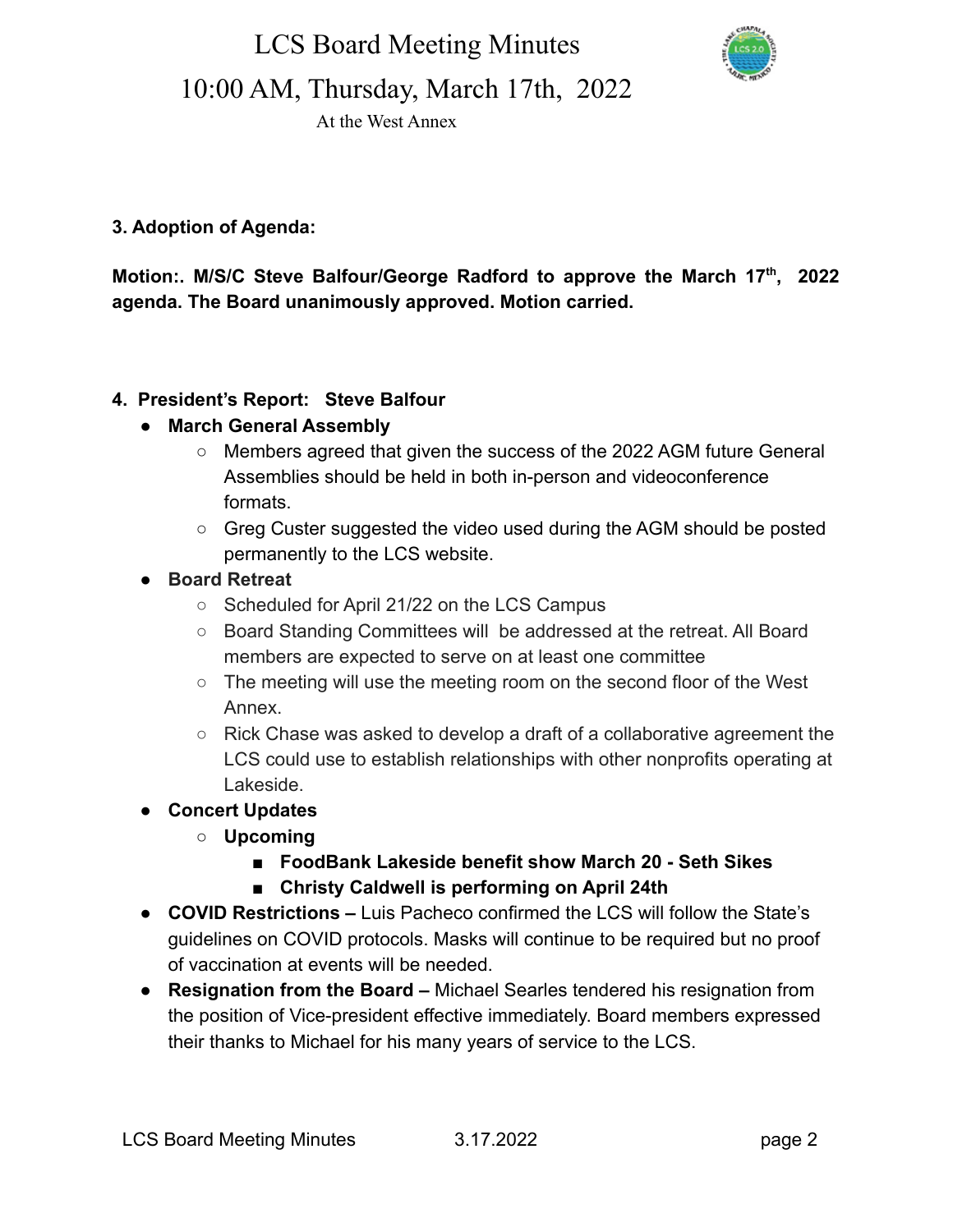# LCS Board Meeting Minutes



## 10:00 AM, Thursday, March 17th, 2022

At the West Annex

#### **5. Secretary's Report: George Radford, Secretary**

- **● Motion:** M/S/C George Radford/Rick Chase to approve the minutes of the February 17th, 2022 Board Meeting. The Board unanimously approved. Motion **Carried**
- **● Motion:** M/S/C George Radford/Leagh Ann Manheim to approve the minutes of the Annual General Assembly Meeting of March 15th, 2022. The Board unanimously approved. Motion Carried.
- **6. Treasurer's report: Tim Boardman, Treasurer.**
	- **● The early timing of the Board meeting meant reports were not available to the Finance committee inI time for its review on March 14th . The report for March will be sent at a later date.**
- **7. Campus Working Group: Larry Barnhardt, Chairperson.**
	- **● The current issue of Conecciones magazine features LCS efforts to continue to increase its relevance to its members and the Lakeside community**
- **8. Board Development Committee: Hunter Johnson, Chairperson**
	- **● Hunter Johnson was not available for a report.**
- **9. Audit Committee -**
	- **● The external audit report was received and approved at the March AGM.**
- **10. Mexican Advisory Council: Yoly Martinez, Chairperson**
	- **● Yoly Martinez was not available for a report.**
- **11. Executive Director's Report Luis Francisco Pacheco**

**Due to time limitations Luis covered the highlights. More information is contained in his monthly status report.**

- **● LCS attendance and membership is steadily rising with well over 1,000 visitors recorded for the past two weeks.**
- **● Social Media followers are increasing, reaching 40,000 hits.**
- **● Spanish Classes 16 classes were held during the past month.**